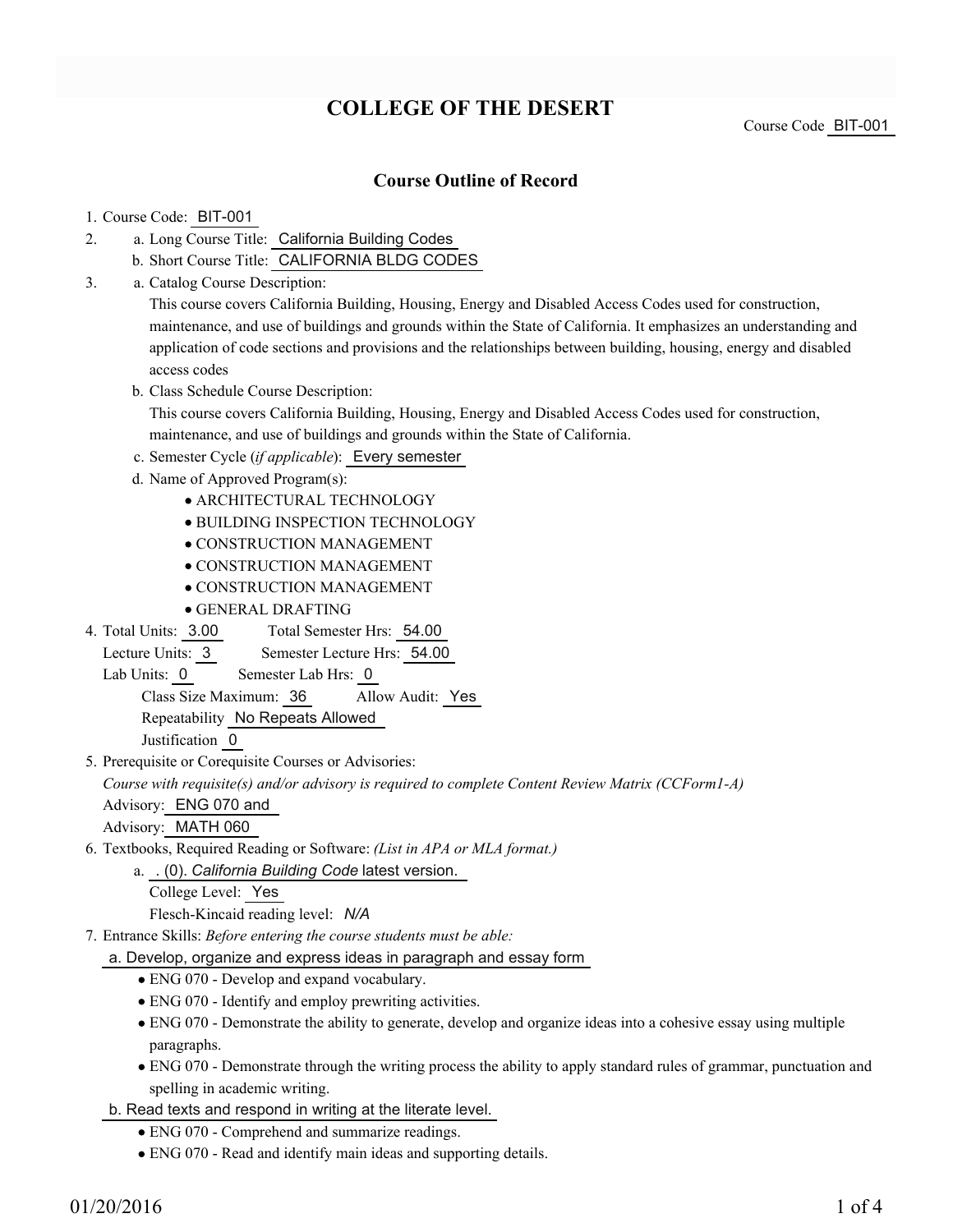## BIT 001-California Building Codes

- ENG 070 Recognize and explain patterns of idea development in readings.
- c. Demonstrate the ability to participate in class discussions and assigned projects
	- ENG 070 Improve editing and revision strategies both individually and in peer review.

d. Apply the basic operations appropriately to solve application problems that involve their use.

- MATH 060 Compute using the four basic operations of addition, subtraction, multiplication, and division on the rational numbers in both fraction and decimal form.
- MATH 060 Apply methods of conversion between percents, decimals, and fractions.
- MATH 060 Recognize and convert between units of measurements in the American and metric systems.
- MATH 060 Use unit measure appropriately in applications.
- 8. Course Content and Scope:

#### Lecture:

- a. Introduction
- b. General code requirement provisions, Building, Housing, Energy and Disabled Access Codes
- c. Requirements for types of construction relating to codes
- d. Occupancies Building, Housing, Energy, and Disabled Access requirements
- e. Housing Code Requirements—Elements of State Housing Laws
- f. Energy Building Envelope Requirements and Climate Zones
- g. Construction Components for Energy Codes Requirements
- h. Disabled Access Basic Path of Travel Requirements—Space Requirements
- i. Disabled Access Appliance and Fixture Requirements and Parking
- j. Construction Materials Use
- k. Exiting Construction in Buildings and Property
- l. Maintenance of Buildings and Property
- m. Building Construction Processes
- n. Comparison between ADA and State Law Requirements
- o. Types of Construction and their Impact on Building, Housing, Energy, and Construction

Lab: *(if the "Lab Hours" is greater than zero this is required)*

- 9. Course Student Learning Outcomes:
	- 1. Cite and apply the California building codes in construction, regulation, and design.
- 10. Course Objectives: Upon completion of this course, students will be able to:
	- a. Apply the codes in construction, regulation, and design
	- b. Achieve professional certification by passing applicable examinations
	- c. Achieve skills for employment in private or public construction fields, or become inspector or plans examiners
	- d. Apply codes in construction designs.
- 11. Methods of Instruction: *(Integration: Elements should validate parallel course outline elements)* 
	- a. Demonstration, Repetition/Practice
	- b. Discussion
	- c. Lecture
	- d. Participation

Other Methods:

Presentation of construction materials

12. Assignments: (List samples of specific activities/assignments students are expected to complete both in and outside of class.) In Class Hours: 54.00

Outside Class Hours: 108.00

- a. Out-of-class Assignments
	- 1. Reading assignments of codes and handouts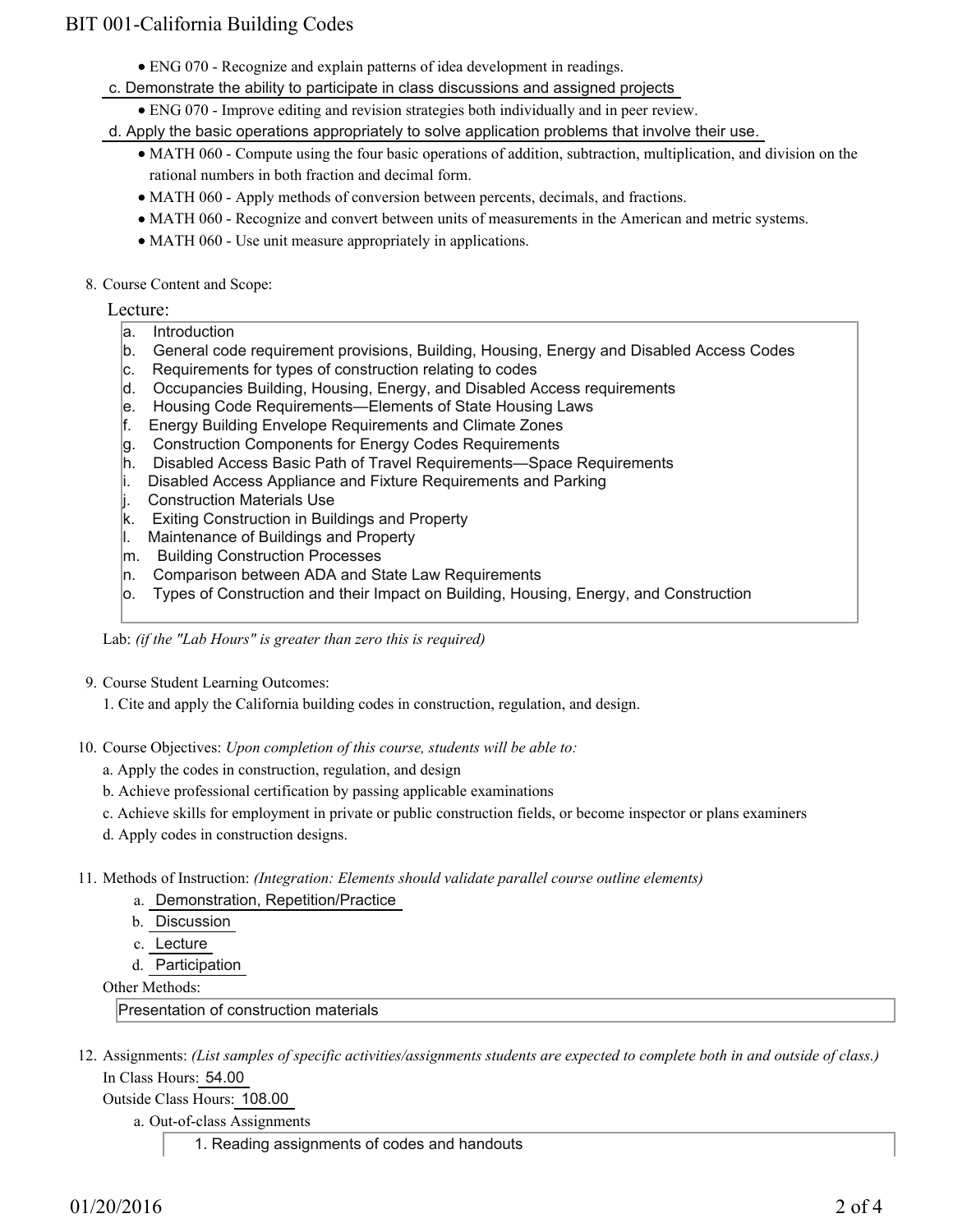### BIT 001-California Building Codes

- 2. Visit construction sites
- 3. Review code sections presented in classes

#### b. In-class Assignments

- 1. Presentation of class subjects and materials
- 2. Review code sections
- 13. Methods of Evaluating Student Progress: The student will demonstrate proficiency by:
	- Presentations/student demonstration observations
	- Group activity participation/observation
	- True/false/multiple choice examinations
	- Mid-term and final evaluations
	- Student participation/contribution
	- Participation in class and group discussions
	- Other
		- Maintenance and use of handout class materials
- 14. Methods of Evaluating: Additional Assesment Information:
- 15. Need/Purpose/Rationale -- All courses must meet one or more CCC missions.
	- PO Career and Technical Education

Fulfill the requirements for an entry- level position in their field.

Apply critical thinking skills to execute daily duties in their area of employment.

Apply critical thinking skills to research, evaluate, analyze, and synthesize information.

Display the skills and aptitude necessary to pass certification exams in their field.

Exhibit effective written, oral communication and interpersonal skills.

IO - Personal and Professional Development

Demonstrate an understanding of ethical issues to make sound judgments and decisions.

Value diverse cultures and populations.

Value the feedback of others.

16. Comparable Transfer Course

| <b>University System</b>                                     | Campus | <b>Course Number</b> | <b>Course Title</b> | <b>Catalog Year</b> |
|--------------------------------------------------------------|--------|----------------------|---------------------|---------------------|
| 17. Special Materials and/or Equipment Required of Students: |        |                      |                     |                     |

18.  $<sub>N</sub>$ </sub>

| <b>Material or Item</b>                                              | <b>Cost Per Unit</b> | <b>Total Cost</b> |
|----------------------------------------------------------------------|----------------------|-------------------|
| 19. Provide Reasons for the Substantial Modifications or New Course: |                      |                   |

Change advisory from ENG-050 & RDG-050 to ENG-070

- a. Cross-Listed Course *(Enter Course Code)*: *N/A* 20.
	- b. Replacement Course *(Enter original Course Code)*: *N/A*
- 21. Grading Method *(choose one)*: Letter Grade Only
- 22. MIS Course Data Elements
	- a. Course Control Number [CB00]: CCC000235970
	- b. T.O.P. Code [CB03]: 95720.00 Construction Inspection
	- c. Credit Status [CB04]: D Credit Degree Applicable